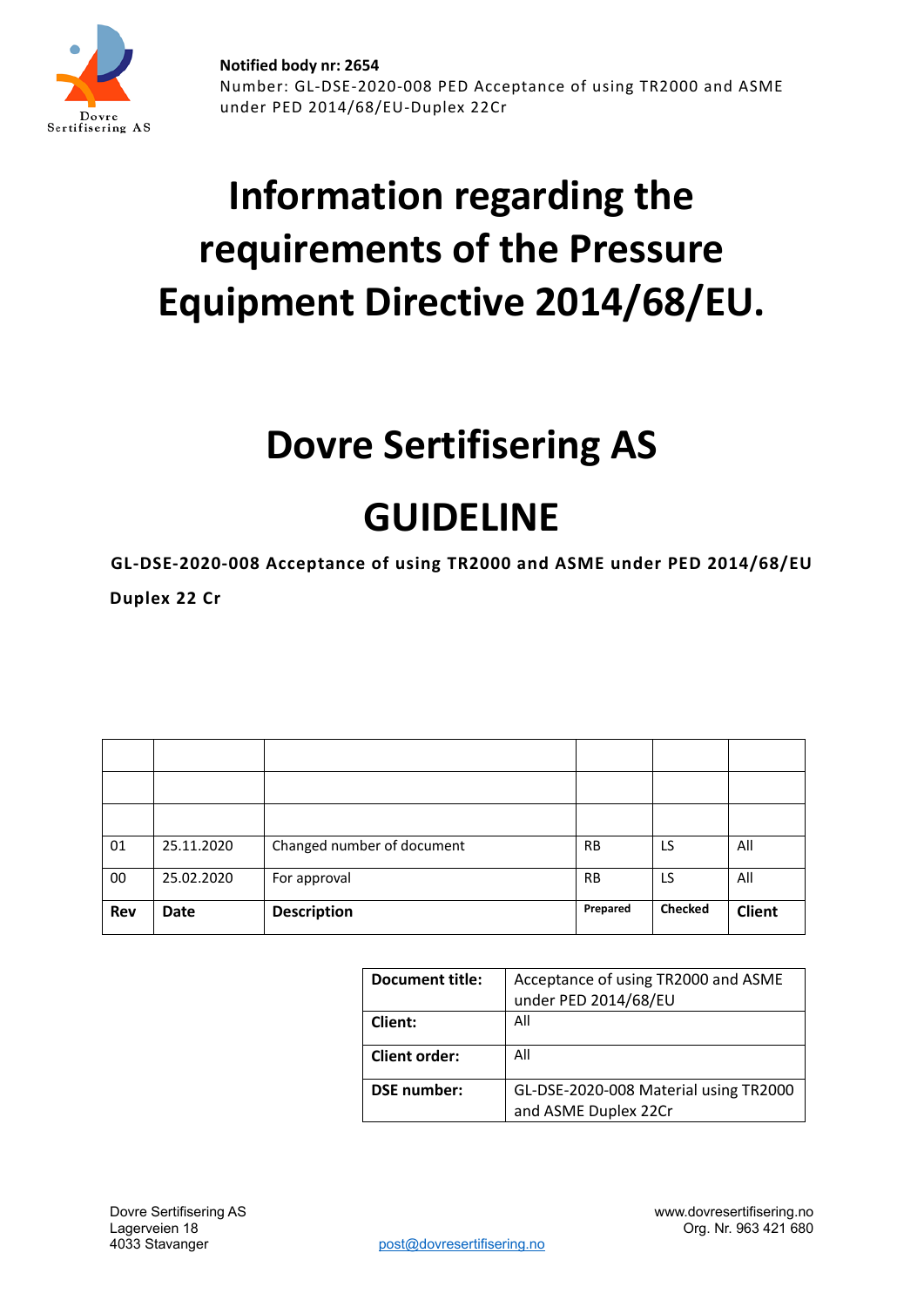

**Notified body nr: 2654** Number: GL-DSE-2020-008 PED Acceptance of using TR2000 and ASME under PED 2014/68/EU-Duplex 22Cr

## **Contents**

## <span id="page-1-0"></span>**1.** Materials included in this document

| <b>Standard</b> | Grade                  | Form          |
|-----------------|------------------------|---------------|
| ASTM A182       | F51                    | Forgings      |
| ASTM A240       | S31803                 | Plates        |
| ASTM A790       | S31803                 | Pipes         |
| ASTM A815       | S31803-S; -W; -WX      | Pipe fittings |
| ASTM A928       | S31803 Class 1, 3 or 5 | Pipes         |
|                 |                        |               |
|                 |                        |               |

## <span id="page-1-1"></span>**2.** Properties for allowable stress

Allowable stresses within the applicable temperature range are defined in ASME B31.3 for each material grade (Table A-1). This is done due to the fact that not all product forms are covered for UNS S31803 by the ASME B31.3 standard. Allowable stresses for UNS S31803 materials according to table A-1 in ASME B31.3 are found acceptable.

Elevated strength properties as defined by ASME II Part D indicate identical stresses, Whilst EN10028- 5, EN10222-5 and EN10215-5 define approximately the same Yield values independent on product form.

## <span id="page-1-2"></span>**3.** Temperature and toughness

Piping classes DX, DX-K and SDX are impact tested to -46<sup>0</sup>C, but the allowable design temperature is -51<sup>o</sup>C. This deviation is found acceptable since EN13480-2 annex B indicates curves with the opening for a slight difference in design temperature and impact test temperature.

Minimum criteria for the impact testing to Charpy-V are specified for all materials. The only exception for this is the materials defined in DF106.

For some materials the toughness requirements can be neglected for forged plugs. This is based on the conditions below. Due to the small thickness and low stresses for these products brittle fracture is not an issue and is supported by the history of safe use.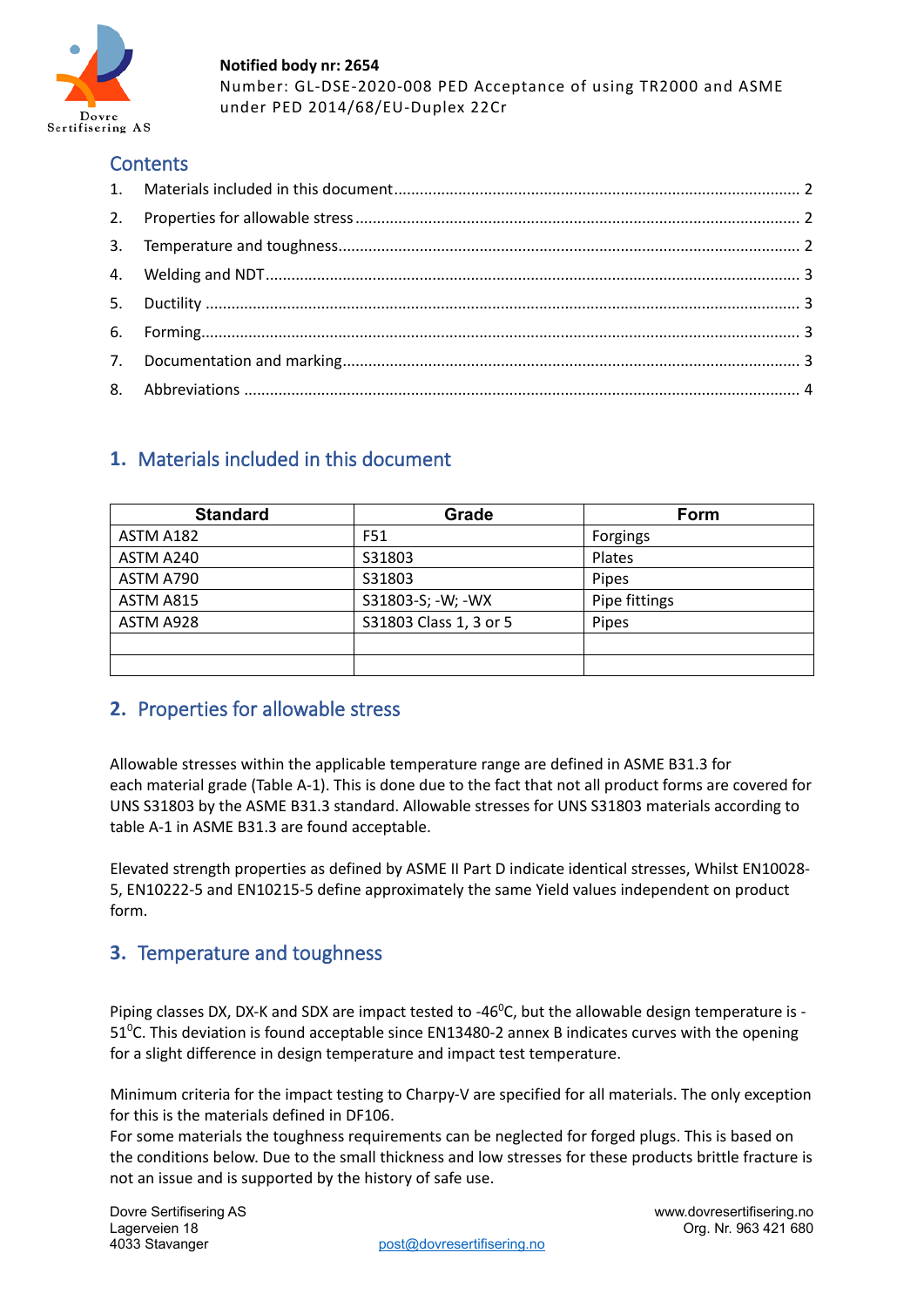

**Notified body nr: 2654** Number: GL-DSE-2020-008 PED Acceptance of using TR2000 and ASME under PED 2014/68/EU-Duplex 22Cr

- 1. Stresses to be considered in forged plugs are low compared to the maximum allowable stresses.
- 2. Small dimensions, i.e. 0,5 to 1 inch (12,7 to 25,4mm), thus meaning small wall thickness.
- 3. Forged plugs are delivered with EN10204 2.2 test reports, the application is not for main pressure bearing parts.

## <span id="page-2-0"></span>**4.** Welding and NDT

The weldability is sufficient however the allowable S and P contents are higher than in harmonised standards. This is covered by the requirements for 3<sup>rd</sup> party control.

Welding procedures and operators

Directive 2014/68/EU §3.1.2 requires that for equipment in Category II, III and IV the operating procedures and operators are qualified by a recognised third-party organisation within the European Community or a Notified Body. Dovre Sertifisering AS has Notified Body number 2654.

#### NDT personnel

Directive 2014/68/EU §3.1.3 requires that NDT personnel is qualified. For pressure equipment in categories III and IV, the personnel shall be approved by a third-party organisation recognised by a Member State pursuant to article 20.

### <span id="page-2-1"></span>**5.** Ductility

The Directive 2014/68/EU §7.5 requires a steel sufficiently ductile. Elongation after rupture is no less than 14 % at a temperature not higher than the lowest scheduled operating temperature.

All the specified materials have minimum ductility exceeding 14% thus, fulfilling the Directive 2014/68/EU ductility requirements.

### <span id="page-2-2"></span>**6.** Forming

Plate and pipe material have sufficient formability as defined in ASME B31.3. Other cold bending requirements are found in Norsok L-001.

<span id="page-2-3"></span>Cold forming is mentioned in EN13480-4 these requirements must be satisfied.

## **7.** Documentation and marking

The inspection documentation in accordance with EN 10204:2004 is specified in the MDS. All MDS's require marking of the material ensuring full traceability to the melt.

The requirements in the Directive 2014/68/EU are found fulfilled.